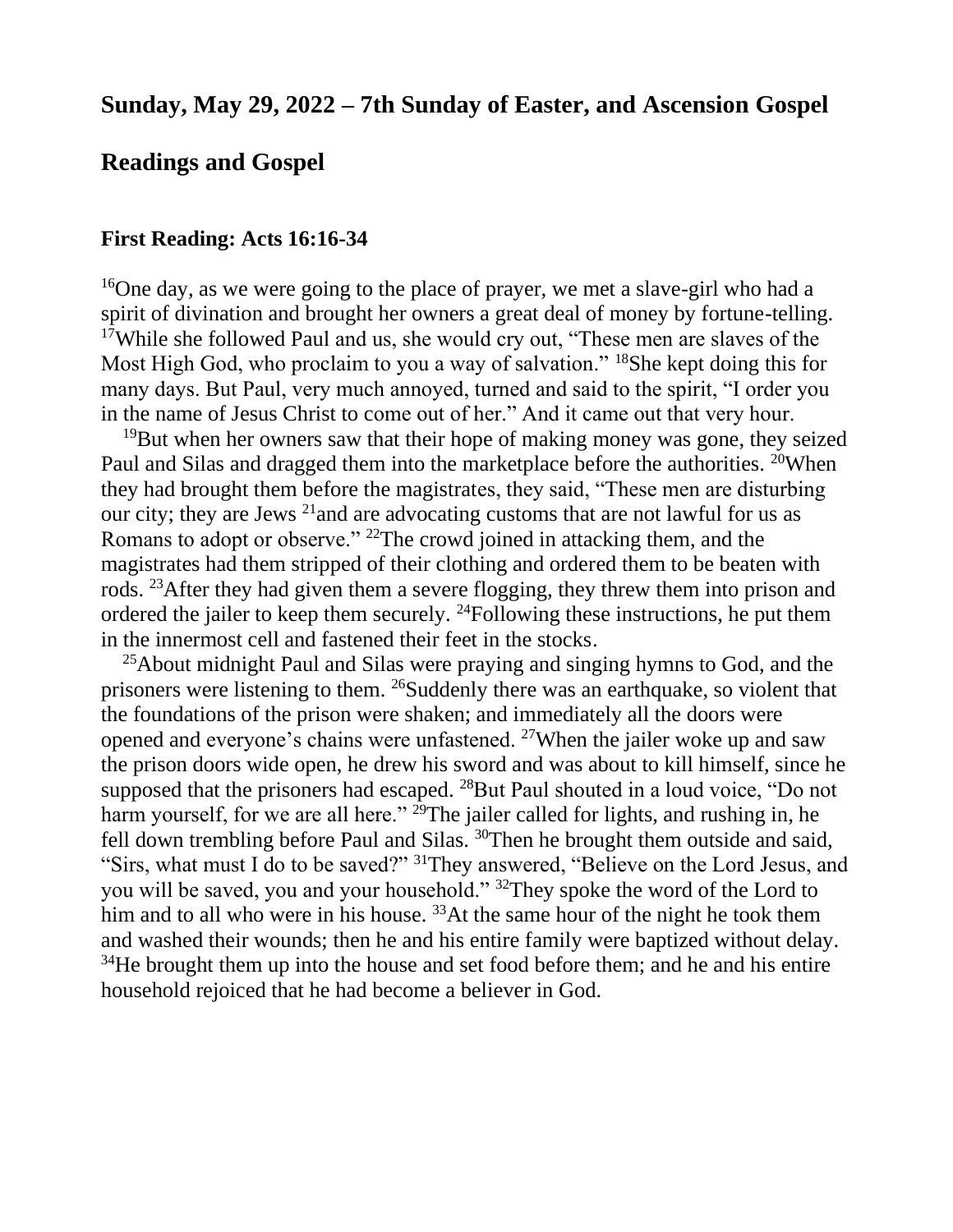#### **Psalmody: Psalm 97**

<sup>1</sup>The LORD reigns; let the <sup>|</sup> earth rejoice; let the multitude of the **<sup>|</sup>** isles be glad.

#### <sup>2</sup>**Clouds and darkness sur- | round the LORD, righteousness and justice are the foundations <sup>|</sup> of God's throne.**

<sup>3</sup>Fire goes be- fore the LORD, burning up enemies on **<sup>|</sup>** every side.

### <sup>4</sup>**Lightnings light <sup>|</sup> up the world; the earth <sup>|</sup> sees and trembles.**

<sup>5</sup>The mountains **<sup>|</sup>** melt like wax before the Lord of **<sup>|</sup>** all the earth.

## <sup>6</sup>**The heavens declare your righteous- <sup>|</sup> ness, O LORD, and all the peoples <sup>|</sup> see your glory. R**

<sup>7</sup>Confounded be all who worship carved images and delight **<sup>|</sup>** in false gods! Bow down before the LORD, <sup>|</sup> all you gods.

# <sup>8</sup>**Zion hears and is glad, and the cities of Ju- <sup>|</sup> dah rejoice, because of your judg- <sup>|</sup> ments, O LORD.**

<sup>9</sup>For you are the LORD, most high over **<sup>|</sup>** all the earth; you are exalted far a- **<sup>|</sup>** bove all gods.

# <sup>10</sup>**You who love the <sup>|</sup> LORD, hate evil! God guards the lives of the saints and rescues them from the hand <sup>|</sup> of the wicked.**

<sup>11</sup>Light dawns<sup>1</sup> for the righteous, and joy for the hon-  $\vert$  est of heart.

# <sup>12</sup>**Rejoice in the <sup>|</sup> LORD, you righteous, and give thanks to God's <sup>|</sup> holy name. R**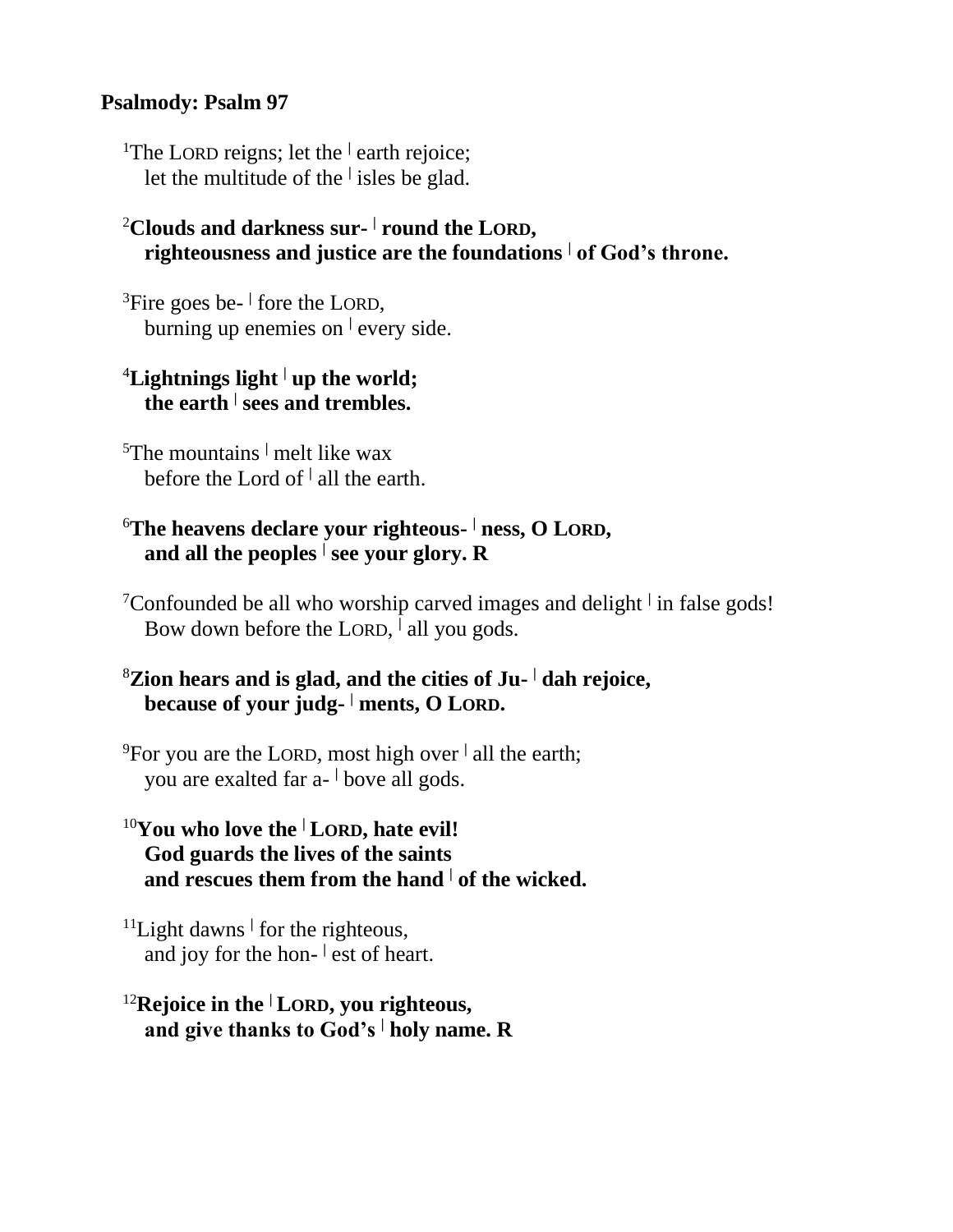### **Second Reading: Revelation 22:12-14, 16-17, 20-21**

<sup>12"</sup>See, I am coming soon; my reward is with me, to repay according to everyone's work. <sup>13</sup>I am the Alpha and the Omega, the first and the last, the beginning and the end."

 $14B$ lessed are those who wash their robes, so that they will have the right to the tree of life and may enter the city by the gates.

<sup>16"</sup>It is I, Jesus, who sent my angel to you with this testimony for the churches. I am the root and the descendant of David, the bright morning star."

<sup>17</sup>The Spirit and the bride say, "Come."

And let everyone who hears say, "Come."

And let everyone who is thirsty come.

Let anyone who wishes take the water of life as a gift.

<sup>20</sup>The one who testifies to these things says, "Surely I am coming soon."

Amen. Come, Lord Jesus!

<sup>21</sup>The grace of the Lord Jesus be with all the saints. Amen.

## **Gospel: John 17:20-26**

Jesus prayed: <sup>20"</sup>I ask not only on behalf of these, but also on behalf of those who will believe in me through their word, <sup>21</sup>that they may all be one. As you, Father, are in me and I am in you, may they also be in us, so that the world may believe that you have sent me. <sup>22</sup>The glory that you have given me I have given them, so that they may be one, as we are one,  $^{23}$ I in them and you in me, that they may become completely one, so that the world may know that you have sent me and have loved them even as you have loved me. <sup>24</sup>Father, I desire that those also, whom you have given me, may be with me where I am, to see my glory, which you have given me because you loved me before the foundation of the world.

<sup>25"</sup>Righteous Father, the world does not know you, but I know you; and these know that you have sent me.  $^{26}I$  made your name known to them, and I will make it known, so that the love with which you have loved me may be in them, and I in them."